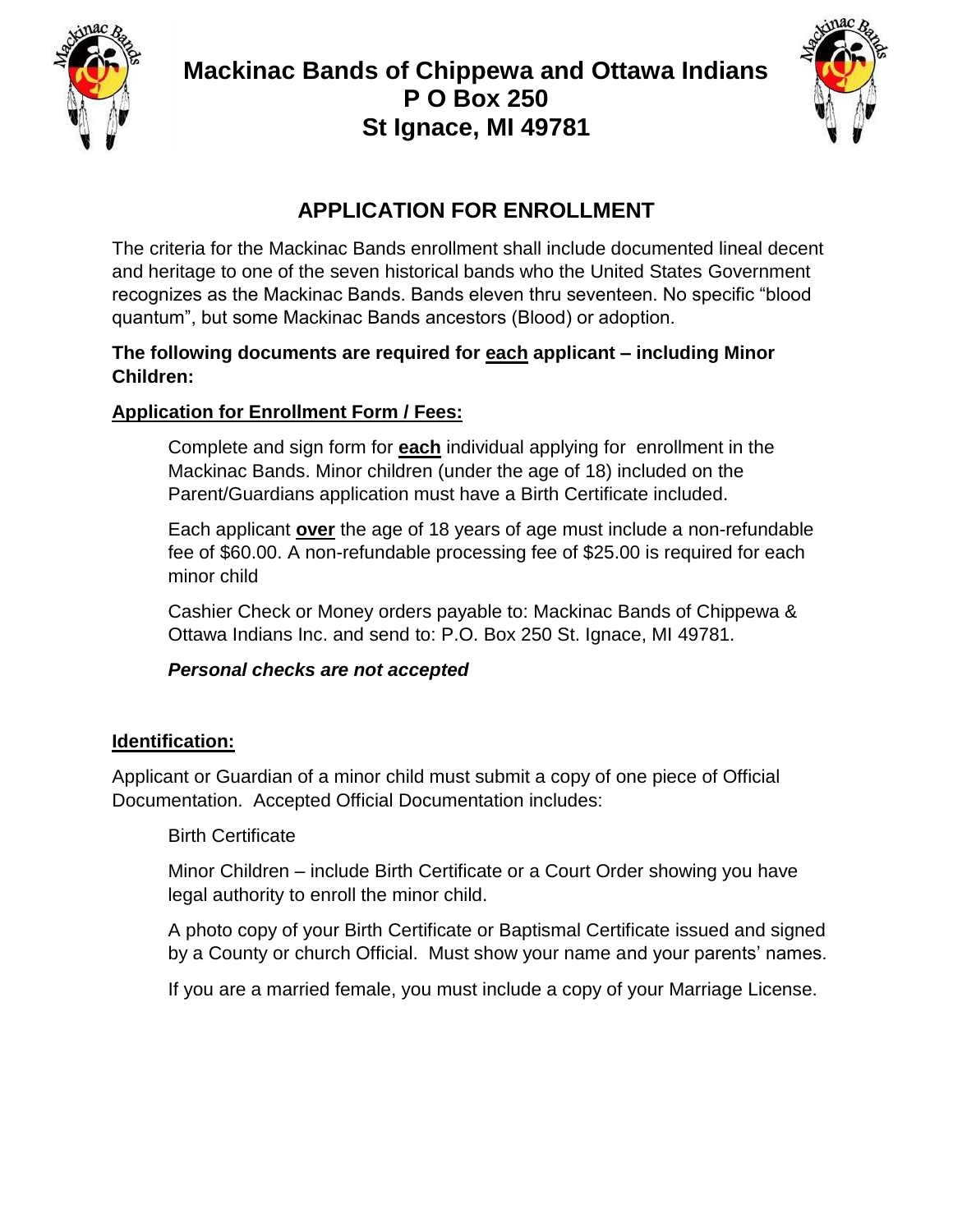



**You must provide supporting documents that link you to the person in which you are connecting yourself to the person on the Horace B. Durant, or Census rolls, Mackinac Bands 11-17. Examples:**

- A County Birth Certificate for the person that is applying, or Baptismal Certificate that shows the applicants parents
- A County Marriage License
- A County Death Certificate

This will need to show the lineage from the applicant to the person on the above rolls

# **Do not send original documents**

Documents **will not be returned** to the applicant and Mackinac Bands will **not** be responsible for lost or misplaced items. We will not copy files for enrollees, please use the final checklist of what you need to send in with your application.

I request enrollment into the Mackinac Bands of Chippewa & Ottawa Indians

Signature of Applicant **Date:** Date: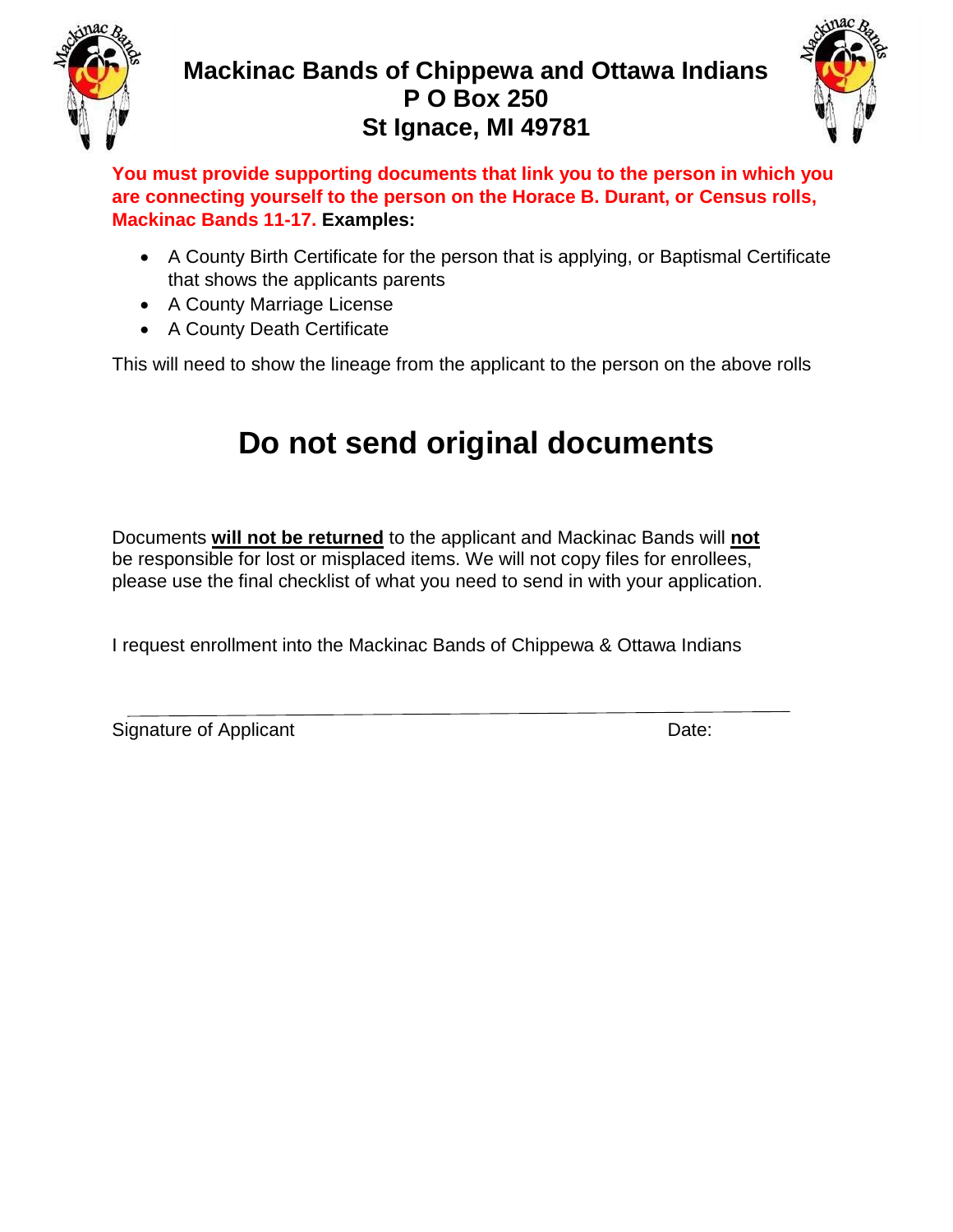



## **Line of Decedents**

| Parent: North Communication of the Communication of the Communication of the Communication of the Communication of the Communication of the Communication of the Communication of the Communication of the Communication of th |
|--------------------------------------------------------------------------------------------------------------------------------------------------------------------------------------------------------------------------------|
|                                                                                                                                                                                                                                |
|                                                                                                                                                                                                                                |
|                                                                                                                                                                                                                                |
|                                                                                                                                                                                                                                |
|                                                                                                                                                                                                                                |
| Name of particular census, annuity, or Durant Roll: ____________________________                                                                                                                                               |
|                                                                                                                                                                                                                                |
|                                                                                                                                                                                                                                |
| Do you have a family member who is enrolled? ___________________________________                                                                                                                                               |

## **List of Children under 18 who live in the Household**

| <b>Name</b> | <b>Birth Date Sex</b> | Office use only |
|-------------|-----------------------|-----------------|
|             |                       |                 |
|             |                       |                 |
|             |                       |                 |
|             |                       |                 |
|             |                       |                 |
|             |                       |                 |

**\*Certified Birth or Baptismal Certificate must be Submitted\***

**For Office Use Only:**

Enrollment Director Date Approved ☐ Denied ☐